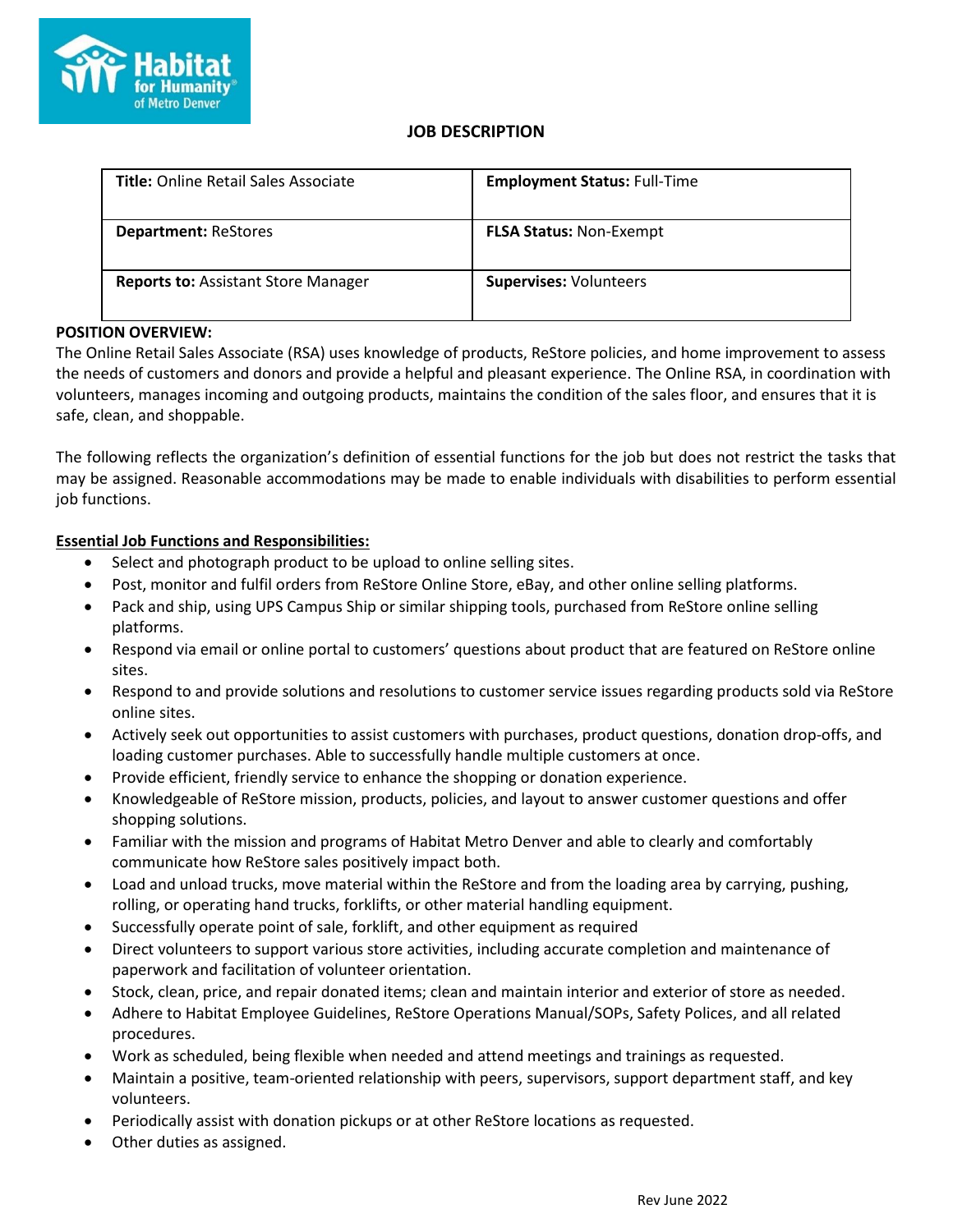## **KNOWLEDGE, SKILLS & ABILITIES:**

- Able to follow directions to complete tasks and achieve team goals
- Self-motivated and able to work independently
- Strong critical thinking and problem-solving abilities
- Able to interact and communicate well with supervisors, peers, and customers
- Capable of working with and providing direction to volunteers with a wide range of skills and abilities
- Dependable and punctual
- Proven basic math abilities as it relates to home improvement and retail sales
- Proficient skills using computer-based programs; willingness to learn new programs as required
- Familiarity using social media and online selling platforms is preferred
- Able to adapt to a dynamic environment with unexpected changes to priorities
- Proficiency in Microsoft Office Suite, especially Word, Excel, and Outlook.
- Bilingual (English and Spanish) is highly preferred

## **EDUCATION & EXPERIENCE:**

- High school education/GED
- Knowledge and experience include: retail sales, thrift, home improvement and/or construction preferred

## **PHYSICAL REQUIREMENTS NECESSARY TO PERFORM THIS JOB:**

- Must continuously stand or walk on cement surfaces
- Ability to adequately traverse a retail store; climbing, lifting /carrying minimum of 50 lbs. frequently; bending, twisting, reaching or other similar activities as required. Work time is spent between all areas of ReStore including but not limited to: sales floor, donation dock, cash register and other departments as assigned
- Ability to use large ladders
- Ability to maneuver typical store obstacles
- Ability to earn certification and drive a forklift vehicle
- **Proof of COVID-19 vaccination is required for employment**

## **WORK ENVIRONMENT & CONDITIONS:**

- Majority of day working in a retail environment where doors may be open causing drafts and interior temperature changes
- The retail environment can be dusty and noisy and donor vehicles and forklifts may emit gas or other fumes causing an unpleasant odor
- Traveling to and working in other Restore locations may be required
- Some time spent at a computer for training and other employment related matters
- A Motor Vehicle Report (MVR) may be required for insurance purposes

The starting hourly rate for this position is \$18.00, with consideration given for applicable education and experience above the minimum requirements.

Benefits available include medical, dental and vision insurance options; 401k savings match; Paid Time Off for vacation, sick, holidays, floating holidays; Healthy Families Workplace Act (HFWA) Leave; Parental Leave; and paid time to volunteer.

Please send resume or work history and statement of interest t[o HRRecruiting@habitatmetrodenver.org](mailto:HRRecruiting@habitatmetrodenver.org) for consideration.



*At Habitat for Humanity of Metro Denver, we value diversity and strive to ensure that our practices and policies are equitable ad inclusive. We do not tolerate harassment or discrimination of any kind. We are committed to complying with all federal, state, and local laws providing equal employment opportunities, and all other employment laws and regulations. It is our intent to maintain a work environment that is free of harassment, discrimination, or retaliation because of age (40 and older), sex,*

*sexual orientation (including transgender status and gender identity or expression), pregnancy (including childbirth, lactation, and related medical conditions), marital status, race, national origin (including ancestry), disability, creed, religion, genetic information, HIV status,*